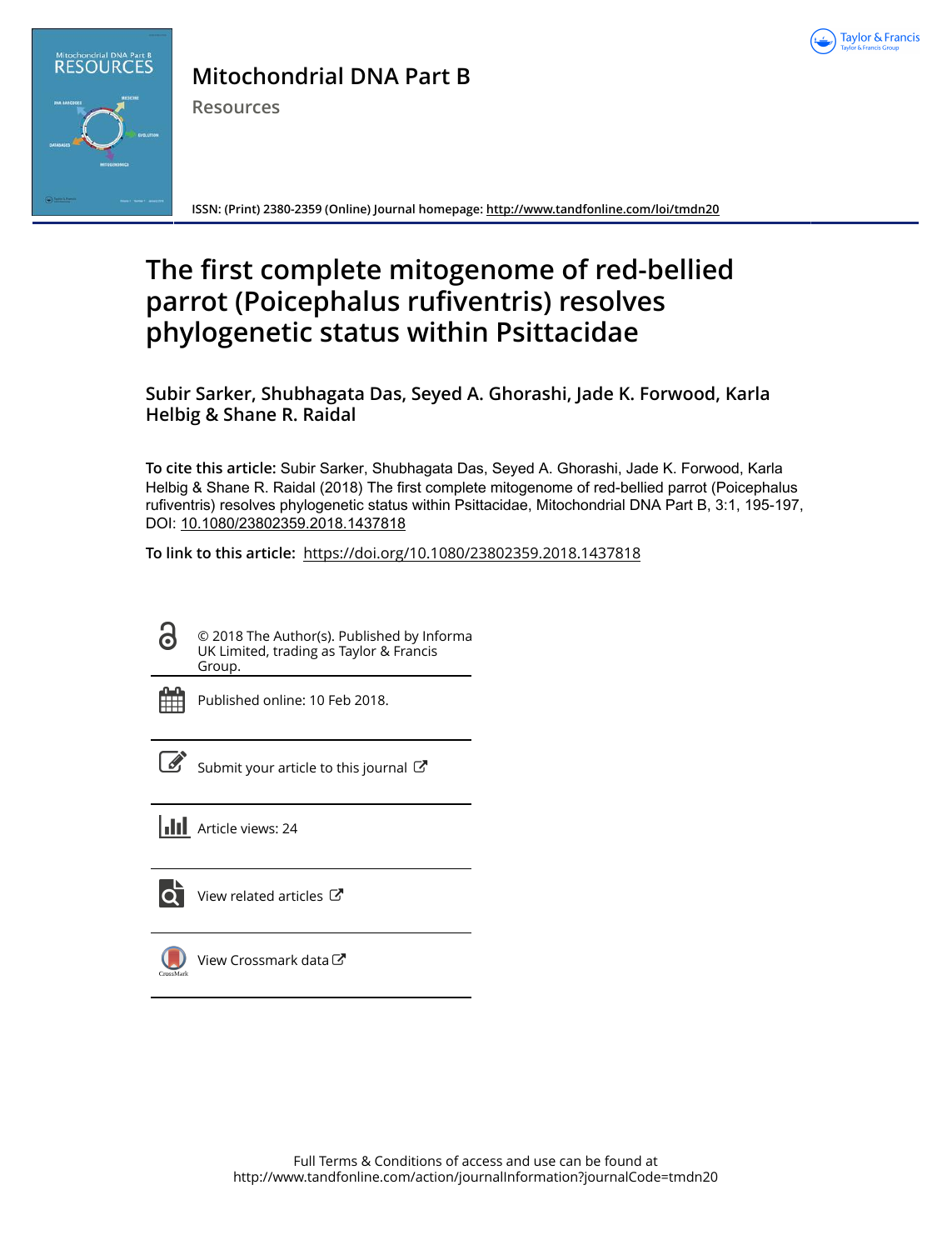#### <span id="page-1-0"></span>MITOGENOME ANNOUNCEMENT

**a** OPEN ACCESS **D** Check for updates

Taylor & Francis Taylor & Francis Group

### The first complete mitogenome of red-bellied parrot (Poicephalus rufiventris) resolves phylogenetic status within Psittacidae

Subir Sarker<sup>a</sup> (D[,](http://orcid.org/0000-0002-2685-8377) Shubhagata Das<sup>b</sup>, Seyed A. Ghorashi<sup>b</sup>, Jade K. Forwood<sup>c</sup>, Karla Helbig<sup>a</sup> and Shane R. Raidal<sup>b</sup>

<sup>a</sup>Department of Physiology, Anatomy and Microbiology, School of Life Sciences, La Trobe University, Melbourne, Australia; <sup>b</sup>School of Animal and Veterinary Sciences, Faculty of Science, Charles Sturt University, Albury, Australia; <sup>c</sup>School of Biomedical Sciences, Charles Sturt University, Albury, Australia

#### ABSTRACT

This paper describes the genomic architecture of a complete mitogenome from a red-bellied parrot (Poicephalus rufiventris). The mitogenome sequence was circular and 15,524 bp in length. Compared to other Psittacidae species, the genome encoded a conserved structure consisting of 13 protein-coding genes (PCGs), two rRNA genes, 21 tRNA genes, and two control regions, however, the mitogenome was missing a part of control region and a tRNA-Leu. The lengths of 12S and 16S ribosomal RNA were 975 bp and 1569 bp, respectively. The overall base composition of the mitogenome of P. rufiventris was dominated by higher AT (51.6%) than GC (48.4%) content. The complete mitogenome sequence determined in this study would be useful to track the deeper evolutionary history and the conservation of P. rufiventris.

ARTICLE HISTORY

Received 18 January 2018 Accepted 18 January 2018

#### **KEYWORDS**

Avian mtDNA; mitogenome phylogeny; family Psittacidae; Poicephalus rufiventris

The red-bellied parrot (Poicephalus rufiventris) has an extremely large range, and hence the population trend appears to be stable (BirdLife International [2016\)](#page-2-0). The subfamily Psittacinae comprise a genus Poicephalus, which in contrast to monotypic Psittacus, is the most species-rich and widely distributed in Africa (Urantówka et al. [2017](#page-3-0)). Poicephalus is morphologically diverse (Urantówka et al. [2017](#page-3-0)), and several of its species (fuscicollis, gulielmi, senegalus, flavifrons, and meyeri) are further divided into subspecies (Gill and Donsker [2017\)](#page-3-0). Therefore, this parrot offers an interesting possibility to study mechanisms of speciation and emergence of new lineages, whilst there are still major uncertainties in the position of many avian species including P. rufiventris due to a lack of abundant mitochondrial (mt) datasets. Moreover, the complete mitogenomes could play a major role to understand the origin, evolution, and divergence time of speciation, as well as influencing conservation and management decisions of species (Eo et al. [2010\)](#page-2-0). This paper describes the genomic architecture of a complete mitogenome of P. rufiventris, which will further strengthen our understanding of the species diversity, host phylogeny, and ecological diversity of the species.

The liver tissue used in this study was sourced from a male red-bellied parrot (Poicephalus rufiventris) in a captive aviary flock (year of sampling: 2014), which was stored in appropriate conditions by the Veterinary Diagnostic Laboratory (VDL), Charles Sturt University under the accession number CS14-3247. Animal sampling was obtained in accordance with approved guidelines set by the Australian Code of

Practice for the Care and Use of Animals for Scientific Purposes (1997) and approved by the Charles Sturt University Animal Ethics Committee (Research Authority permit 09/046), and the total genomic DNA was extracted using an established protocol (Sarker et al. [2015,](#page-3-0) [2016;](#page-3-0) Das et al. [2017](#page-2-0)). The genomic library preparation and sequencing was performed according to the published protocol (Das et al. [2017;](#page-2-0) Sarker, et al. [2017\)](#page-3-0). Briefly, the paired-end library was prepared with an insert size of 150 bp using the Illumina paired-end sample preparation kit (Illumina, San Diego, CA, USA) according to the manufacturer's instructions. A HiSeq4000 sequencing platform (Novogene, Hong Kong, China) was used, which was generated approximately 10.52 million sequence reads from the genomic DNA of red-bellied parrot. The raw datasets were trimmed to pass the quality control based on PHRED score or per base sequence quality score, and the assembly of the mitochondrial genome was conducted according to the established pipeline in CLC Genomics workbench 9.5.4 under La Trobe University Genomics Platform (Sarker et al. [2017](#page-3-0); Sarker, et al. [2017\)](#page-3-0). Annotation was performed with MITOS (Bernt et al. [2013](#page-2-0)), and protein coding ORFs were further assessed using the CLC Genomics Workbench (version 9.5.4).

The complete mitogenome sequence of P. rufiventris had a circular genome of 15,524 bp, containing 13 protein-coding genes (PCGs), two rRNA genes, 21 tRNA genes and two control regions, however, the mitogenome is missing a part of control region and a tRNA-Leu. The contents of A, T, C and G were 29.7, 21.9, 33.8, and 14.6%, respectively. AT and GC

CONTACT Subir Sarker as s.sarker@latrobe.edu.au **D** Department of Physiology, Anatomy and Microbiology, School of Life Sciences, La Trobe University, Melbourne, VIC 3086, Australia

2018 The Author(s). Published by Informa UK Limited, trading as Taylor & Francis Group.

This is an Open Access article distributed under the terms of the Creative Commons Attribution License (<http://creativecommons.org/licenses/by/4.0/>), which permits unrestricted use, distribution, and reproduction in any medium, provided the original work is properly cited.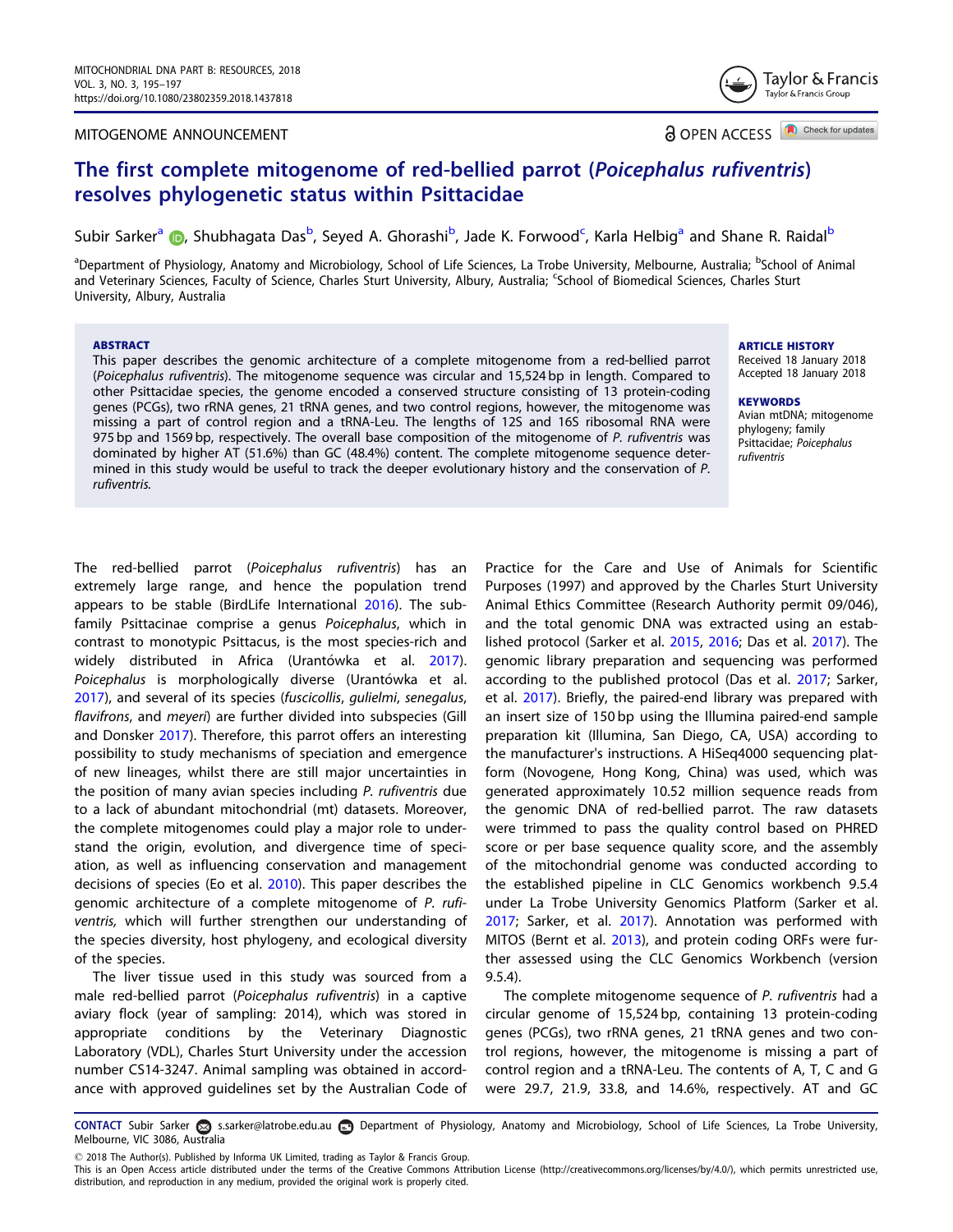<span id="page-2-0"></span>

Figure 1. Maximum likelihood phylogenetic tree to infer host-phylogeny relationship among Psittacidae family. ML-tree was constructed using complete mitogenome sequences of the species belonging to the Psittacidae family. The new complete mitogenome of P. rufiventris is highlighted by bold font.

contents of this complete mitogenome was 51.6 and 48.4%, respectively. The proportion of coding sequences with a total length of 11,085 bp (71.37%), which encodes 3695 amino acids, and all PCGs started with Met. The lengths of 12S and 16S ribosomal RNA were 975 bp and 1569 bp, respectively. The gene arrangement was similar to the complete mitochondrial genome of other Psittacidae species.

Phylogenetic analysis was performed using complete mitogenome sequence of a P. rufiventris determined in this study with the other mitogenome sequences obtained from species belonging to the family Psittacidae available in GenBank. The sequences were aligned using the MAFFT L-INS-i algorithm (Katoh et al. [2002\)](#page-3-0), and the maximum likelihood (ML) tree with 1,000 non-parametric bootstrap resamplings were generated using CLC Genomics workbench 9.5.4. As highlighted in Figure 1, the mitogenome sequence of P. rufiventris generated a monophyletic clade with a grey parrot (Psittacus erithacus; GenBank accession no. KM611474) also native to Africa (Eberhard and Wright 2016), and demonstrated a >82% pairwise nucleotide identity between them. We concluded that the complete mitogenome of P. rufiventris will be a useful database among the genus Poicephalus to study further host-phylogenetic relationship of Psittacidae species, and suggest this may be an implication for the conservation of the species.

#### Disclosure statement

The authors declare no conflicts of interest. The authors alone are responsible for the content and writing of the manuscript. The sequence has been submitted to NCBI under the accession number of MG736916.

#### **ORCID**

Subir Sarker **http://orcid.org/0000-0002-2685-8377** 

#### **References**

- Bernt M, Donath A, Jühling F, Externbrink F, Florentz C, Fritzsch G, Pütz J, Middendorf M, Stadler PF. [2013.](#page-1-0) MITOS: improved de novo metazoan mitochondrial genome annotation. Mol Phylogenet Evol. 69:313–319.
- Bird Life International. [2016.](#page-1-0) Poicephalus rufiventris. The IUCN Red List of Threatened Species 2016. [accessed 2018 Jan 5]: e.T22685312A93067459. <http://dx.doi.org/10.2305/IUCN.UK.2016-3.RLTS.T22685312A93067459.en>
- Das S, Fearnside K, Sarker S, Forwood JK, Raidal SR. [2017](#page-1-0). A novel pathogenic aviadenovirus from red-bellied parrots (Poicephalus rufiventris) unveils deep recombination events among avian host lineages. Virology. 502:188–197.
- Eberhard JR, Wright TF. 2016. Rearrangement and evolution of mitochondrial genomes in parrots. Mol Phylogenet Evol. 94:34–46.
- Eo SH, Wares JP, Carroll JP. [2010](#page-1-0). Subspecies and units for conservation and management of the northern bobwhite in the eastern United States. Conserv Genet. 11:867–875.